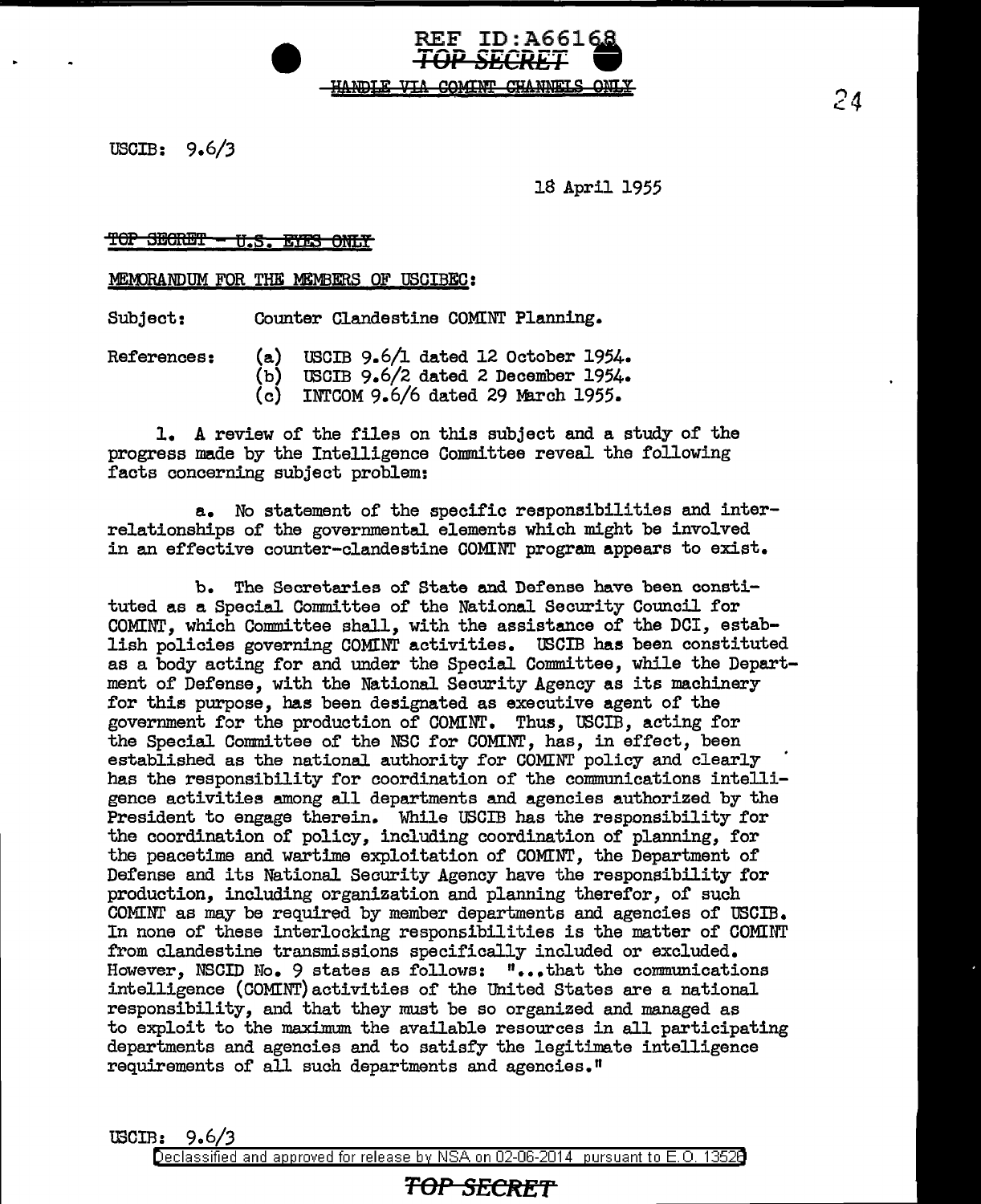REF ID:A66168 **TOPSECRET 9** 

USCID: 9.6/J

~OP Smom!H' H.8. 1B'I:!S 0Nflf

EO  $3.3(h)$  (2) PL 86-36/50 USC 3605

18 April 1955

- - - - - - - - - -- - - - - -- - ---- - -- - --- - - ·~ - - <sup>~</sup>

c. It is understood that existing NSA plans provide for employment of additional search and intercept facilities to be devoted to clandestine coverage in the case of an emergency. Coordination of the many other related responsibilities (such as designation of a USCIB member to act as the Board's executive agent in effecting a suitable arrangement with the Federal Connnunications Commission) has not been tackled.

d. The Federal Communications Commission has the responsibility for monitoring the necessary communications to detect violations of the Communications Act. FCC presently has in operation about 50 intercept positions. FCC now notifies the FBI of unlicensed transmissions that appear to have any intelligence implications; the FBI then assumes responsibility and control until the intelligence posaibility is resolved. Further, the FCC is, in many respects, a creature of the legislative branch of the government and thus not readily susceptible to direct coordination by USCIB.

e. Attempts by NSA to conclude an agreement with the FCC. to provide certain information have evoked unenthusiastic response and at the present time arrangements between NSA and the FCC are informal in nature and restricted in scope.

f. USCIBEC is in the process of revising the COMINT Master Requirements List which, when approved by USCIB, will include the counter-clandestine COMINT requirements, thus providing the Director., NSA, with guidance required to allocate resources appropriately to fulfill this requirement in relationship to his other assigned tasks.

> *"6.* The NSA requirements evolved from this study will be referred to USCIB for decision on the advisability of conducting an expanded program at present in view of certain adjustments which would probably be required in the over-all COMINT effort of the U.S."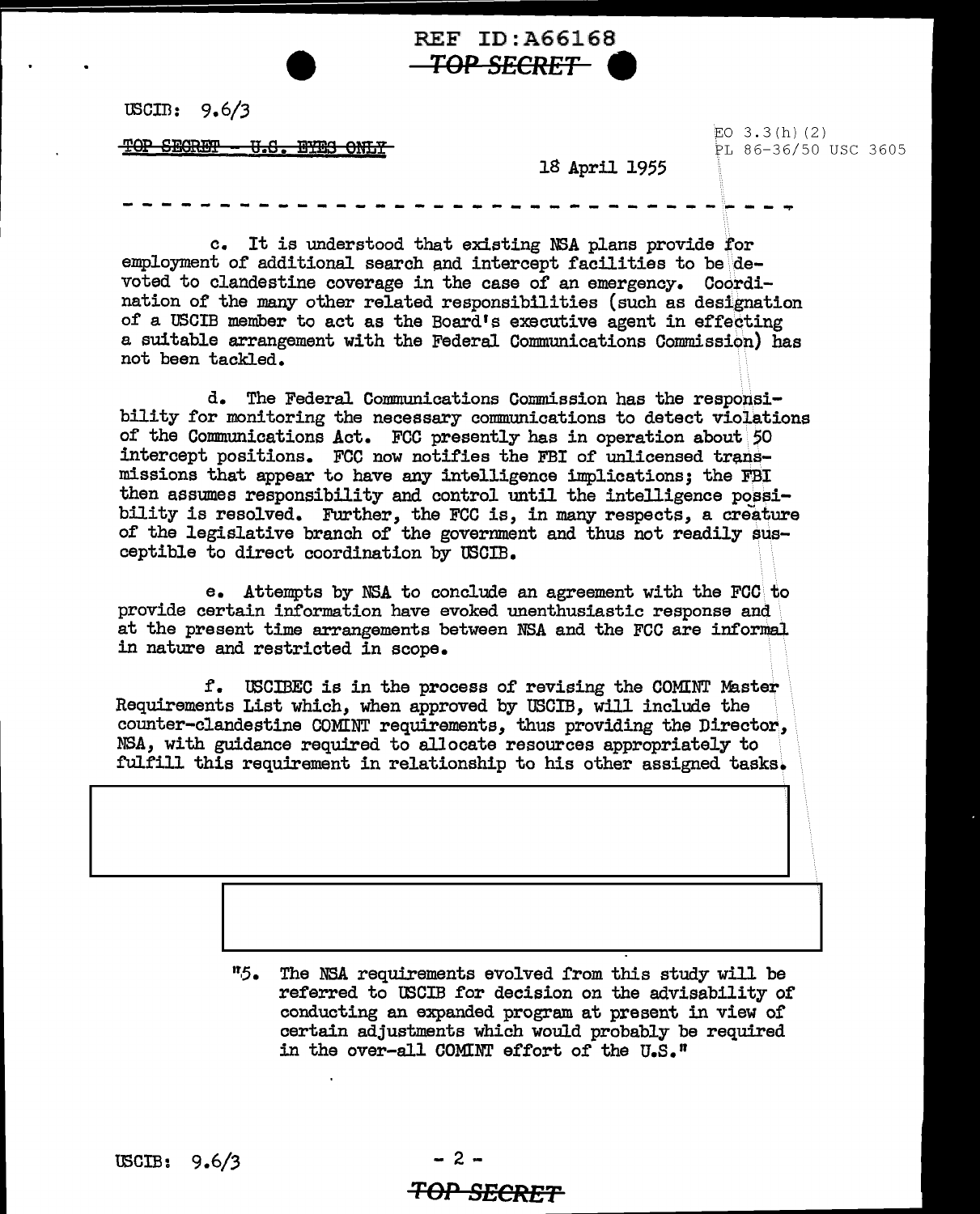

i. The Director, NSA, commented in part on the enclosure with reference (a) as follows:

> "If, at an early stage of the USCIB study, it could be ascertained that the members share a common interpretation of existing and required responsibilities pertaining to this subject, the subsequent stages of this study probably would be simplified."

2. It is noted that the Intelligence Committee has limited its initial study to the domestic or North American portion of the problem as Phase 1 and has unanimously agreed that:

a. The FBI, as executive agent for USCIP, acting in conjunction with NSA, should consummate an effective arrangement with the FCC so that maximum COMINT benefit will be realized from the activities of the Federal Communications Commission.

b. The NSA, FBI and CIA Members of the Intelligence Committee should prepare a procedure indicating necessary coordination within the COMINT community that must take place before any action is taken to either shut off or continue a source of counter-clandestine COMINT information.

### **TOP SECRET**

 $\text{USCIR: } 9.6/3$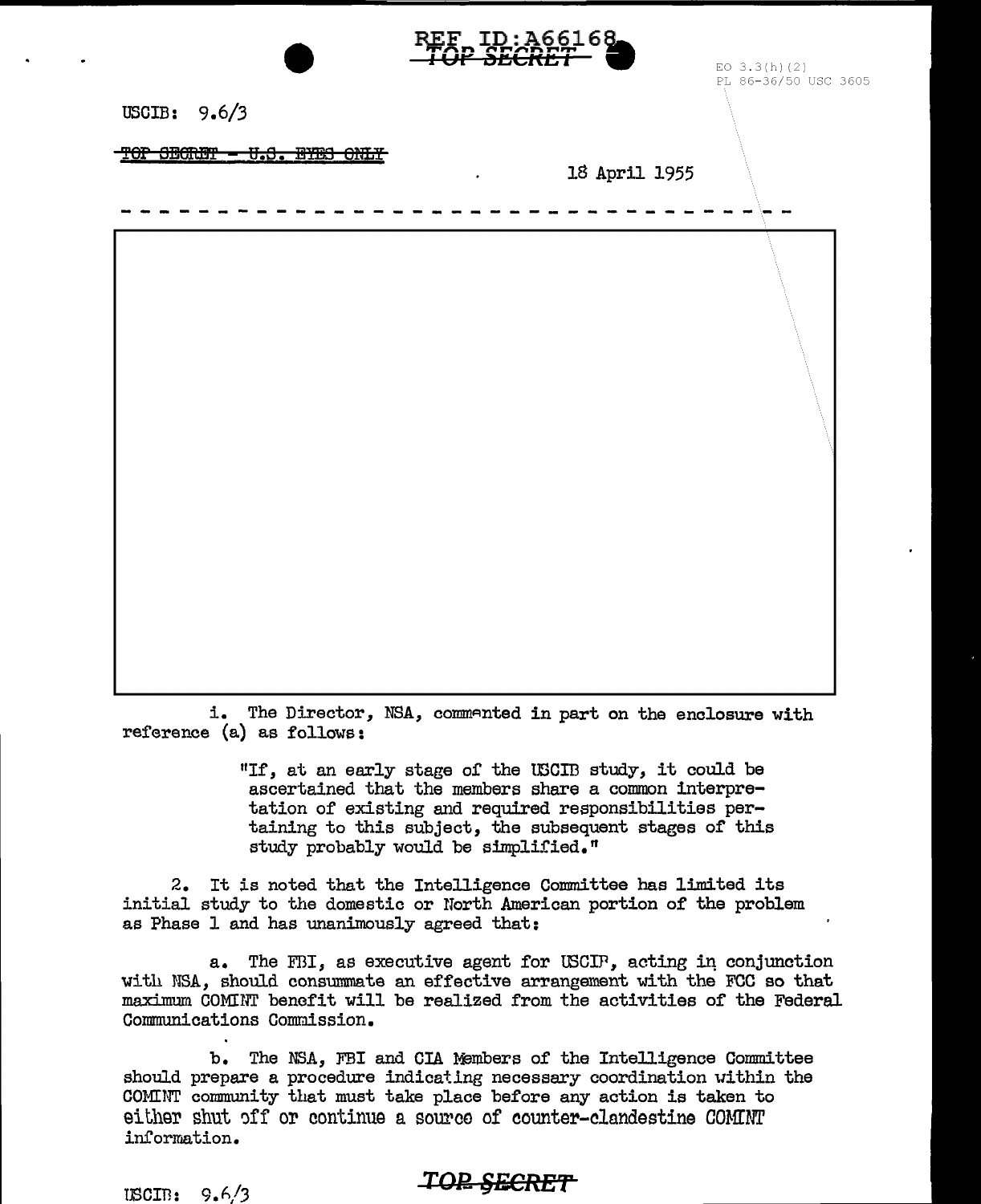

# REF ID: A66168

llSCIB: 9.6/3

 $FOP$  SECRET - U.S. EYES ONL

18 April 1955

PL 86-36/50 USC 3605

 $EO(3.3(h)(2)$ 

-----------------------~----~~-----~

c. The Department of the Navy should make provisions for prompt passing to NSA of information relevant to OOMINT production acquired as a result of wartime civil censorship.

d. The FBI and NSA Members of the Intelligence Committee should prepare recommendations concerning the extent to which the U.S. will in counterclandestine COMINT matters.

e. All members should provide NSA with information available to them on counter-clandestine COMINT activities which would be of assistance in the preparation of a counter-clandestine CONINT plan.

f. Based on the foregoing, the Director, NSA, should develop a counter-clandestine COMINT plan.

g. Preparation of appropriate papers for furnishing information and recommending establishment of procedures in implementation of the above area of agreement would be initiated immediately by the Intelligence Committee.

h. A Phase 2 study to include all other areas should be undertaken.

*3.* In consideration of the above, this office concludesi

a. WCIB should be asked to note and approve the program being undertaken by the Intelligence Committee with the understanding that the FBI translates counter-clandestine COMINT information into action as far as domestic internal security is concerned.

b. In line with the suggestion of the Director, NSA, a common interpretation of existing and required responsibilities should be reached before the Intelligence Committee spends a lot of time preparing papers that might later be disapproved owing to their not being compatible with basic policy.

c. The above facts and the program now being pursued by the Intelligence Committee appear to this office to provide the necessary common interpretation of existing and required responsibilities vithin the domestic portion of the problem. Verification by USCIB of the facts listed above and approval of these conclusions by tBCIB should be sufficient to dispel any doubts on that point.

-4-

# IBCIB: 9.6/3 **'fOfJ** *SECRET*